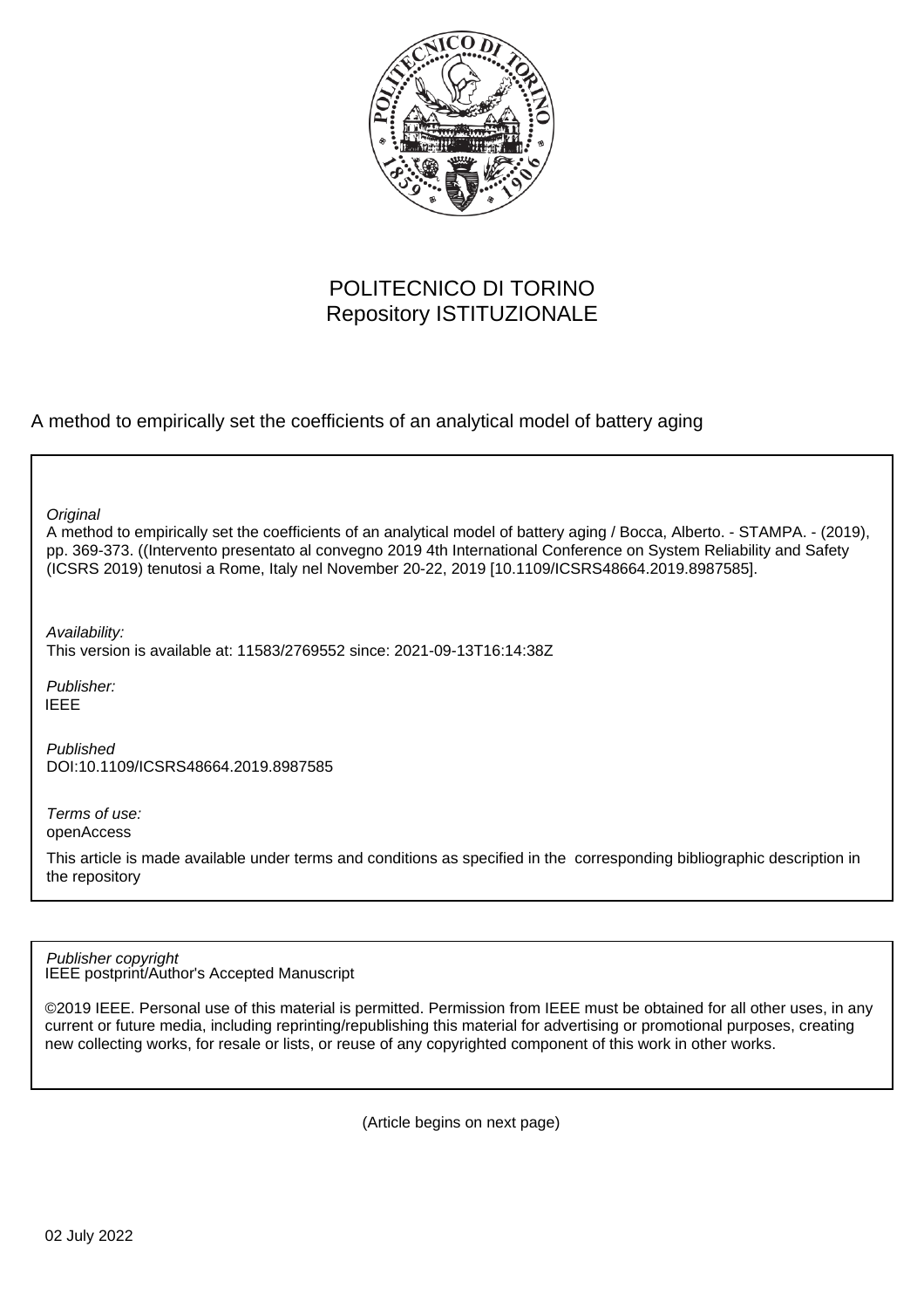# A Method to Empirically Set the Coefficients of an Analytical Model of Battery Aging

Alberto Bocca *Dept. of Control and Computer Engineering Politecnico di Torino* Torino, Italy alberto.bocca@polito.it

*Abstract*—The increase of battery-powered devices and systems, from consumer electronics to electric vehicles, means that the reliability analysis of such systems concerns both energy cells and battery packs, as well as circuitry. For this reason, battery modeling has been one of most developed research areas during the last two decades. In this context, the Millner model, which is based on crack propagation theory, provides an accurate mathematical model for the analysis of the degradation (i.e., aging or capacity fading) of lithium-ion cells.

In order to extend the application of the Millner model in a practical and simplified way, this work describes a method to empirically set the coefficients of this model by extracting these values from experimental data only published by the manufacturer and some researchers. When simulating an AMP20m1HD-A prismatic pouch cell at different working and operating conditions, the results show an accurate analysis of the capacity fading, with an error of generally less than 3%.

*Keywords* - Battery modeling, capacity fading, estimation.

#### I. INTRODUCTION

The remarkable increase of battery-powered systems has drawn attention to electrical energy sources in recent years, even for the development of hybrid batteries (e.g., lithium-ion cells with supercapacitors) and scavenging devices (i.e., energy harvesting). In general, a user wants to extend the battery life as much as possible after purchasing a new device of consumer electronics (e.g., smartphone) or a power system (e.g., electric vehicle). As a result, many people have complained about the issue of the battery degradation of these products over time. The main reason is the reduction of usable battery capacity due to (i) "calendar aging" and (ii) cycle life [1]. The first effect concerns both reversible and irreversible self-discharge over time [2], which limits the maximum number of years of operation. Furthermore, storage temperature affects calendar aging. The second effect regarding the number of cycles, depends on both the working conditions (e.g., current rate) and operating conditions (e.g., temperature) of each chargedischarge cycle of a secondary (i.e., rechargeable) battery. Thus, an electronic designer must consider both the electrical battery cells and circuitry to analyze the reliability of any such system.

This work describes a practical method for the estimation of the parameters of an extended version of the Millner mathematical model [3], which was originally proposed for the aging analysis of a specific  $26650$  LiFePO<sub>4</sub> cylindrical cell [4]. The proposed methodology allows the adoption of this model for various lithium-based battery cells through the extraction of the model coefficients from product data only. An example application is provided for the AMP20m1HD-A pouch cell [5].

The paper is organized as follows: Section II provides an overview of background and related works regarding battery modeling, whereas Section III explains the proposed empirical method for the estimation of the parameters of the analytical model here considered. Finally, Section IV reports the results, and Section V draws some conclusions.

#### II. BACKGROUND AND RELATED WORK

In the literature, the state-of-health (SOH) of a battery is a typical parameter related to the actual total energy capacity of an aged battery with respect to the nominal capacity of a fresh one. In this context, the energy is evaluated by considering the *capacity C* [Ah] of a battery as a correlated unit of reference. Although there is still not a standard definition of SOH in industry [6], it is generally described by the following expression:

$$
SOH = \frac{C_{aged}}{C_{nom}} = 1 - \frac{C_{fade}}{C_{nom}} \tag{1}
$$

where  $C_{aged}$  and  $C_{nom}$  are the aged capacity and the nominal capacity, respectively [7], and  $C_{fade}$  is the irreversible capacity loss. At the beginning of battery life,  $SOH=1$  whereas end of life is usually defined for  $SOH=0.8$  (or 80%), that is, after a normalized  $C_{fade}$  of 20% [6]. In general, a common method for estimating SOH is by measuring the internal equivalent DC resistance (less accurate) or AC impedance (more accurate but more challenging and expensive) [8]. However, the increasing of the internal resistance of a battery is not always related to capacity fade, that is, their relationship is not always well correlated [9]. Furthermore,  $C_{fade}$  originates from various internal complicated chemical and electrochemical processes which cannot be considered independently. For example, since the value of the internal resistance affects the temperature of a battery during charge/discharge cycles, it also impacts the capacity fade [10]. The description of all these processes is beyond the scope of this work. Nevertheless, basic knowledge is provided in order to explain the motivation of the methodology presented here.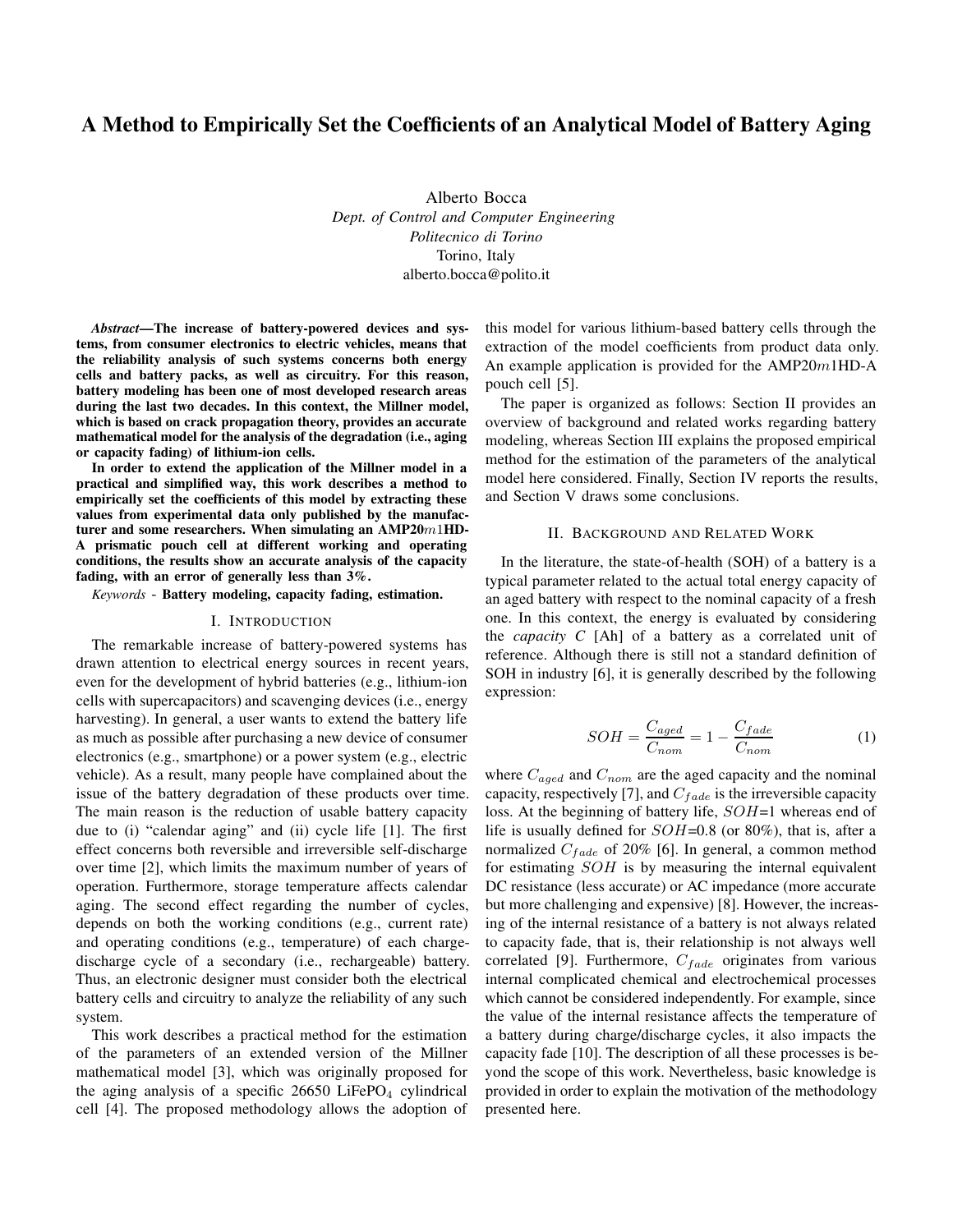The modeling of  $C_{fade}$  is generally based on mathematical models, which include electrochemical processes (e.g., [11], [12]), and equivalent electrical circuits (e.g., [13]). Electrochemical models include complex governing equations [14] whereas compact mathematical models are simple, although less accurate [15]. From a system-level analysis, the key parameters affecting  $C_{fade}$  are the following:

- Temperature (T). The relation between battery degradation and temperature is typically described by an Arrhenius type function [16].
- Depth-of-Discharge (DOD). This is the difference in the battery state-of-charge (SOC), which is the percentage of the total capacity still available during the discharge phase in a runtime. Therefore, a 100% DOD means that a fully charged battery has been fully discharged.
- Charge/Discharge Current. Although both charge and discharge currents affect aging, the charge current is usually predominant when analyzing the same current (absolute value) in both charging and discharging phases [17].
- Number of cycles. The correlation between  $C_{fade}$  and the number of cycles actually depends on the aforementioned key parameters, that is, on both operating and working conditions.
- Average SOC. From experimental data, the average SOC of a battery affects aging over time [18]. For this reason, some charge protocols can be programmed to fully charge a battery just before using the device, instead of starting an "as soon as possible" charging phase, with the consequence often of keeping the battery at SOC=100% for a long time [19].

All these factors influence aging in a directly proportional manner, and allow system-level aging models instead of complex models based on chemical and structural analysis.

Based on product data analysis, which has recently become a rather common technique in battery modeling [13], this work provides a practical method for populating an analytical aging model including all the aforementioned key parameters.

## III. SCENARIO AND METHOD

The Millner model for the analysis of battery aging was originally defined for an ANR26650 Nanophosphate® lithium iron phosphate (LiFePO<sub>4</sub> or LFP) battery [3]. This mathematical model was extended in [17] for the analysis of battery life degradation  $(Lif_e)$  also due to charging, as follows:

$$
Life(m) = Life_{Millner} \cdot e^{(K_{ic} \cdot I_c + K_{id} \cdot I_d)} \tag{2}
$$

In (2),  $Life_{Millner}$  is the life degradation as defined by Millner [3]; the basic equations of that model are reported in the Appendix for the sake of completeness of this work. In the same equation,  $I_c$  and  $I_d$  are the charging current and discharging current, respectively, at cycle  $m$ ; they are given in C-rate [h<sup>−</sup><sup>1</sup> ], which is a normalized form of the battery current [A] with respect to the nominal capacity [Ah]. For example, 1C/-2C means to fully charge a battery (from 0 to 100% SOC) in one hour, and to fully deplete it in half an hour. However, in (2) both  $I_c$  and  $I_d$  are given in absolute values.

 $K_{ic}$  and  $K_{id}$  are two coefficients, which are extracted from a logarithmic expression reported in a generalized form in (3), and define the increase in charge current  $I_c$  and discharge current  $I_d$ , respectively, which leads to double the irreversible capacity loss of the cell.

$$
e^{K_{ix} \cdot \Delta I_x} = 2 \qquad \Rightarrow \qquad K_{ix} = \ln(2) / \Delta I_x \tag{3}
$$

For an empirical extraction of each coefficient value, two plots regarding the capacity fading of the cell under test are necessary: only one parameter (i.e,  $I_c$  or  $I_d$ ) should change. Similarly, this empirical method should be followed also for the other coefficients of the Millner model:  $T_{fact}$ ,  $K_{ex}$ ,  $K_{SOC}$ and  $K_{co}$ ; they refer to the following key factors: temperature, DOD, average SOC (SOC $_{avg}$ ) and energy throughput, respectively. Although  $K_{SOC}$  was originally taken from [20],  $K_{ex}$  and  $K_{co}$  were extracted empirically in order to fit the experimental data regarding life degradation. In this work, these parameters are also extracted in a practical way, by analyzing some published experimental data and considering SOC<sub>avg</sub> around 50-65% and DOD≥65%.

By following this method, an electronic designer does not need expensive equipment for the analysis of the response of a battery cell that cycles in a specific application, as this model is sufficiently accurate for the purpose of a system-level simulation of battery life cycle. The only drawback is that this model requires the definition of all the coefficients related to the key factors in order to obtain reliable results. In Section IV, a more comprehensive explanation is provided, as it reports a real application of the proposed method.

Finally, the SOH of a battery cell after  $M$  cycles is then given by firstly adding up the degradation of each single cycle  $m$  and then subtracting this value to 1, as reported in (4).

$$
SOH(M) = 1 - \sum_{m=1}^{M} Life(m)
$$
 (4)

### IV. RESULTS

The capacity loss of the A123 Systems AMP20m1HD-A Nanophosphate® pouch cell [5] was analyzed through the proposed aging model as described in Section III. The specifications of this cell are reported in Table I.

TABLE I 20AH PRISMATIC POUCH CELL SPECIFICATIONS [5].

| Dimensions                  | 7.25 x 160 x 227 mm                         |
|-----------------------------|---------------------------------------------|
| Weight                      | 496 g                                       |
| Capacity (min)              | 19.5 Ah                                     |
| Energy content (nom)        | 65 Wh                                       |
| Discharge power (nom)       | 1200 W                                      |
| Voltage (nom)               | 3.3 V                                       |
| Specific power (nom)        | 2400 W/kg                                   |
| Specific energy (nom)       | 131 Wh/kg                                   |
| Energy density              | 247 Wh/L                                    |
| Operating temperature range | -30 $\rm{^{\circ}C}$ to 55 $\rm{^{\circ}C}$ |
| Storage temperature range   | -40 $\rm{^{\circ}C}$ to 60 $\rm{^{\circ}C}$ |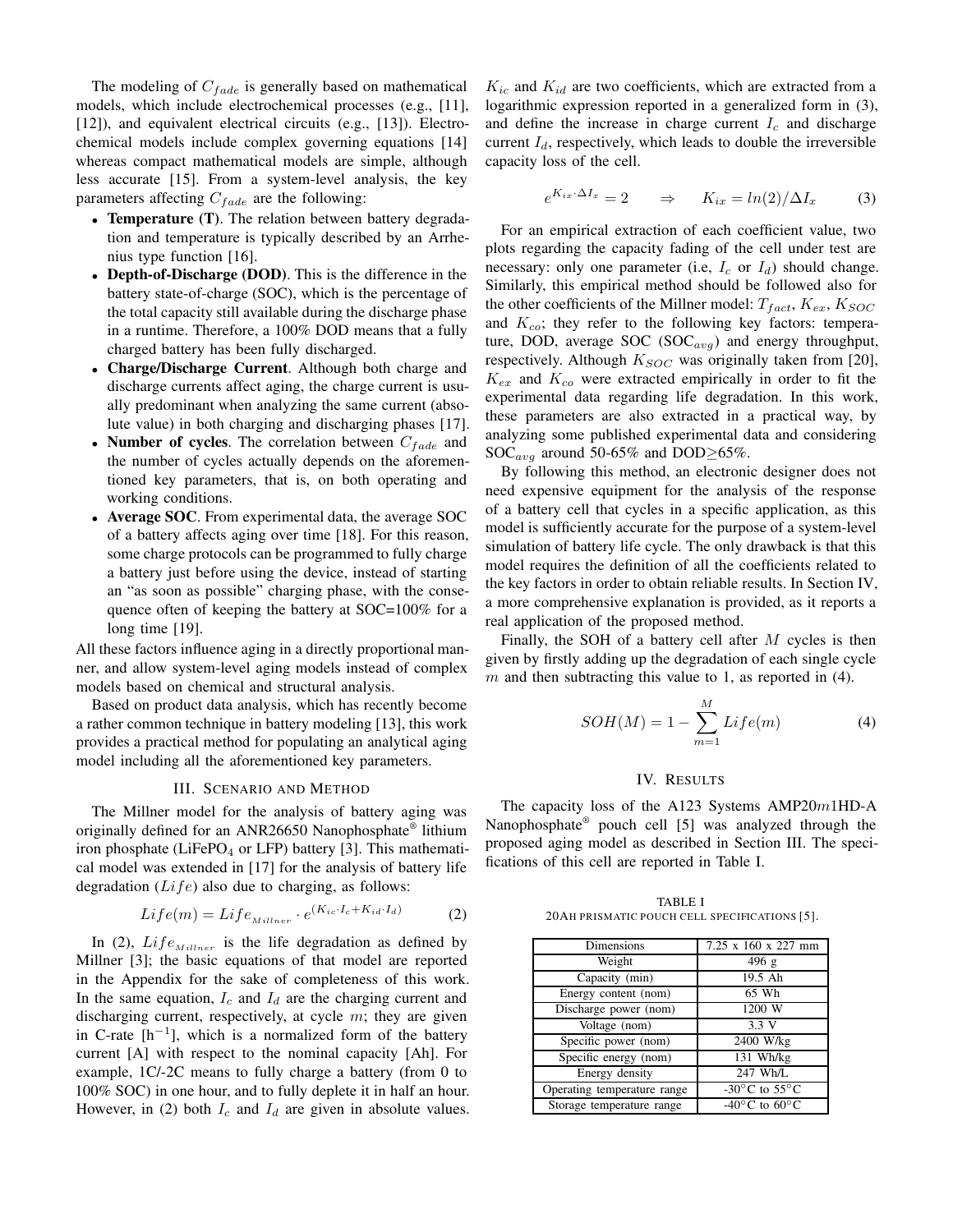Similar to the ANR26650 $m1$  cylindrical cell by A123 Systems (this cell is nowadays manufactured by Lithium Werks), the  $AMP20m1HD-A$  pouch cell also has Nanophosphate as cathode active material. However, the coefficient values of the aging models of these two cells are generally different, as shown hereafter. Nevertheless, this work considers the same calendar life of 15 years.

# *A. Capacity fading at constant current*

Firstly, validation is carried out through the simulation of the model at various operating conditions and constant charge and discharge currents, and the subsequent comparison of the results with the experimental data. The latter are provided in the product documentation [21], [22] or by some researchers [9], [23].

TABLE II COEFFICIENT VALUES OF THE AGING MODEL.

| K co         | $\mathbf{A}_{ex}$ | $\kappa_{SOC}$ | ĸт             | $\mathbf{n}_{ic}$ | $\mathbf{r}_{id}$ |
|--------------|-------------------|----------------|----------------|-------------------|-------------------|
| 350 $E^{-5}$ | ل. 1              | 0.603800       | 5 332 $E^{-2}$ | 0.192541          | 0.09902.          |

Table II reports the coefficients of the model for the battery cell under test.  $K_{co}$  and  $K_{ex}$  are battery-specific coefficients; they refer to throughput and DOD, respectively.  $K_{SOC}$  refers to  $SOC_{ava}$  and, therefore, the average voltage of the cell [3]. These coefficients were extracted empirically, especially using the data reported in [9], as they refer to the capacity fade of cells working at various DOD levels and average SOC levels.  $K_T$  was extracted similarly to (3), but for temperature:

$$
e^{K_T \cdot \Delta T} = 2 \qquad \Rightarrow \qquad K_T = \ln(2)/\Delta T \tag{5}
$$

In fact,  $K_T$  (originally named  $T_{fact}$ ) is related to the temperature difference (i.e.,  $\Delta T = 13^{\circ}\text{C}$  in this case), between the real operating condition and the reference temperature (i.e., 25°C), necessary to double the life degradation of the cell.

As some of the published data regarding capacity fade are originally plotted in charts against the corresponding energy throughput [kWh] on the abscissa, instead of number of cycles, all the simulation results are here reported in two different tables. In this way there is a true comparison of the estimates with the experimental data provided in the referred documents. Table III includes the tests for which the reference is the number of charge/discharge cycles of the battery, whereas Table IV includes the tests for which the reference is the total energy throughput [kWh]. Each of the test conditions (C-rate, DOD and T) are also provided in the documents cited in the first column of these tables. The experimental results, in column 6 of each table, were extracted from these documents, whereas the simulation results are given in the last column. As both the experimental and estimated values are already reported in a normalized form, the error is given by the absolute difference of them. The maximum error of 3% is noted in Table IV, for the test reported at rows three, whereas there is no error in Table III. The mean absolute error (MAE) of all the tests is 0.73.

TABLE III ESTIMATION OF THE CAPACITY FADE OF THE AMP20m1HD-A CELL OPERATING AT VARIOUS CURRENT RATES AND TEMPERATURES

| Ref. | C-rate     | <b>DOD</b>         | т                        | <b>Cycles</b> | Normalized C |      |
|------|------------|--------------------|--------------------------|---------------|--------------|------|
|      |            | $\lceil \% \rceil$ | $\lceil$ <sup>o</sup> Cl |               | Exp.         | Est. |
| [21] | $1C/-1C$   | $0 - 100$          | 25                       | 6000          | 0.77         | 0.78 |
| [21] | $1C/-1C$   | 100                | 35                       | 5000          | 0.70         | 0.70 |
| [21] | $1C/-1C$   | $0 - 100$          | 45                       | 3000          | 0.71         | 0.71 |
| [22] | $1C/-2C$   | $0 - 100$          | 23                       | 3000          | 0.89         | 0.89 |
| [23] | $2.5C/-1C$ | $-100$             | 23                       | 2500          | 0.79         | 0.79 |

TABLE IV ESTIMATION OF THE CAPACITY FADE OF THE AMP20m1HD-A CELL OPERATING AT VARIOUS CHARGE RATES AND DODS

| Ref.  | C-rate             | <b>DOD</b>        | т     | Energy thr. | Normalized C |      |
|-------|--------------------|-------------------|-------|-------------|--------------|------|
|       | $\lceil \% \rceil$ | $\rm ^{\circ}C$ ] | [kWh] | Exp.        | Est.         |      |
| [21]  | $1C/-1C$           | $0 - 100$         | 23    | 350         | 0.91         | 0.90 |
| [21]  | $3C/-1C$           | $0 - 100$         | 23    | 250         | 0.90         | 0.89 |
| [21]  | $4C/-1C$           | $0 - 100$         | 23    | 290         | 0.88         | 0.85 |
| [9]   | $1C/-1C$           | $25 - 90$         | 23    | 400         | 0.87         | 0.89 |
| $[9]$ | $1C/-1C$           | $35 - 100$        | 23    | 275         | 0.92         | 0.90 |
| $[9]$ | $1C/-1C$           | $25 - 100$        | 23    | 300         | 0.91         | 0.90 |

It is necessary to point out that Table III reports a mean value for the experimental data of the test at  $45^{\circ}$ C (row three), as the results in [21] slightly differ after testing two cells at the same working conditions, as reported by the manufacturer.

Fig. 1 reports the capacity fade of three  $AMP20m1HD-$ A cells cycling at various charge currents and a constant discharge current of 1C at T=23◦C. Here, the experimental data are provided in [21].



Fig. 1. Capacity vs. energy throughput: validation data for various charging rates @ T=23 $\degree$ C,  $I_d$ =-1C and DOD=100% [21].



Fig. 2. Capacity vs. energy throughput: validation data for various DODs and average SOC @ T=23 $\textdegree$ C,  $I_c$ =1C and  $I_d$ =-1C [9].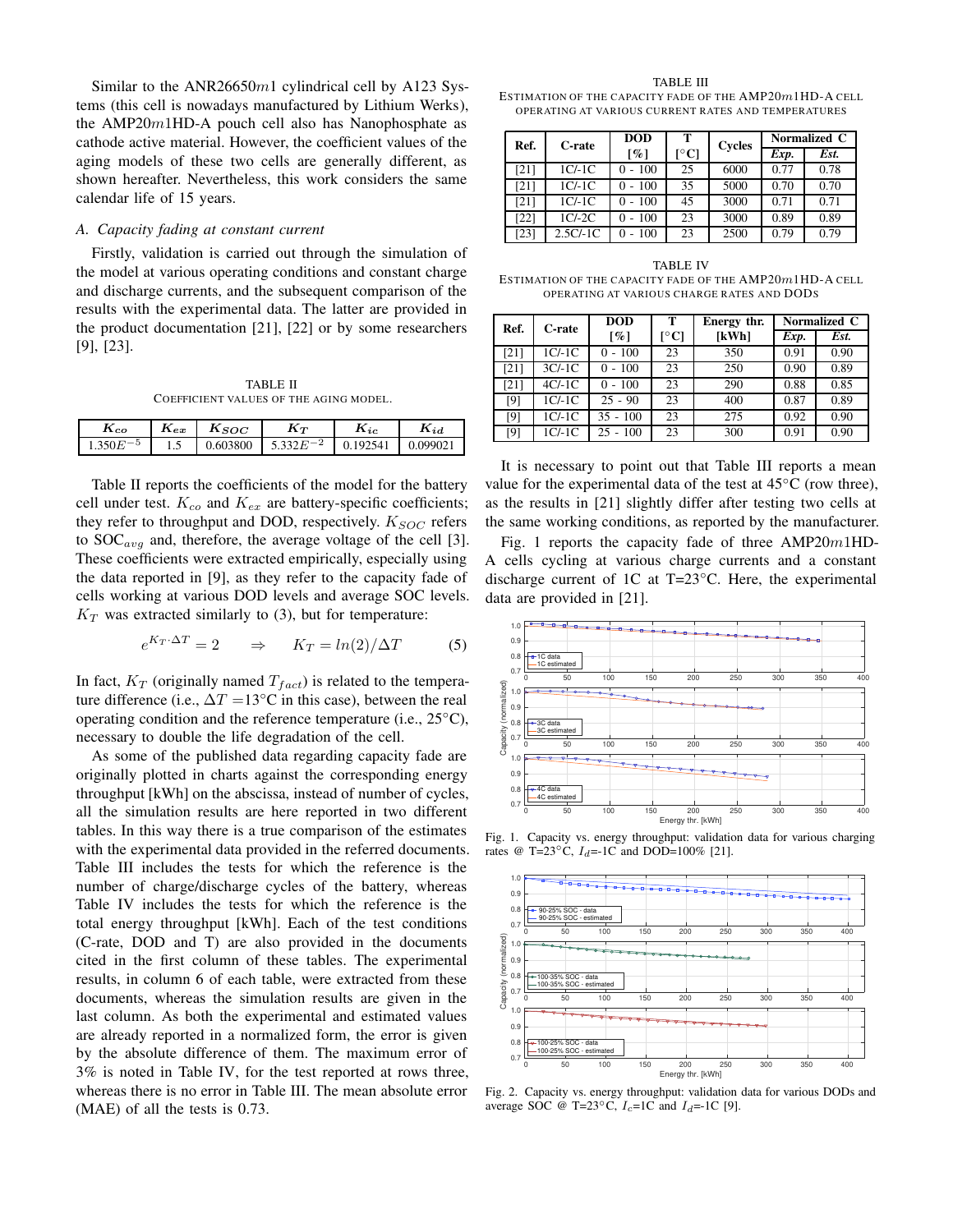Fig. 2 shows the experimental data provided in [9], and the estimated data from the model simulation regarding the capacity fade of three cells which cycle at different DODs or  $SOC_{ava}$ .

Fig. 3 reports a comparison of the estimated results with the experimental data of the capacity fade, as provided in [21], at different ambient temperatures and at the constant working conditions of 1C/-1C current rates and 100% DOD.



Fig. 3. Capacity vs. number of cycles at various temperatures  $\omega I_c=1C$  and  $I_d$ =-1C and DOD=100% [21].



Fig. 4. Capacity vs. number of cycles @ DOD=100%: experimental data [22], [23].

Finally, Fig. 4 reports the validation of the model by comparing the simulation results to two different documents regarding the aging of the same type of battery under test [22], [23]. Indeed, the experimental data in [22] was also useful to extract  $K_{id}$ , when comparing the aging at  $I_d=2C$ to another plot for the aging of the battery under test at the same conditions but  $I_d=1C$  [21]. Nevertheless, the above figures show the effectiveness of the model after applying the proposed methodology for setting the coefficients of the aging parameters.

# *B. Capacity fading at a dynamic current profile*

For a comprehensive validation of the proposed model, a further simulation is necessary for evaluating the capacity fade of the pouch cell under test when operating at a dynamic current profile. For this purpose, some experimental data were extracted from [24], in particular the characteristic current vs. time for a test period of five hours, and the experimental results regarding 250 cycles at two different test

temperatures: room temperature  $(rt)$  and 45 $°C$ . In this analysis, the SOC of the cell is always in a range from 0.1 to 0.9, in order to operate in the most common working conditions, and the current in a range from -1C to 1C.

Fig. 5 reports the simulation results regarding the capacity fading and the experimental results extracted from [24]. The error is about 0.5% at room temperature, which is considered in a range between 22-26 $\degree$ C, and 0.3% at 45  $\degree$ C. These results confirm both the reliability and accuracy of the battery model for both constant and dynamic currents.



Fig. 5. Validation of the model for a dynamic charge/discharge current profile extracted from [24].

As high temperature is the primary factor of aging in LFP cells [24], it is obvious that in a pack with cells connected in series and parallel, the real temperature of each cell depends also on the position in the pack. For this reason, the SOH of these connected cells during cycle life may differ one from another. Furthermore, the capacity fade of each single cell is not the only contributor to total energy loss. In fact, the difference in lithium concentration in the anodes of these cells also affects the capacity fade of a pack [25]. As a consequence, the aging analysis for high-capacity batteries, such as in the case of power applications, should require a further extension of the basic model; however, this is considered for a future work. Nevertheless, the proposed battery model may assist a designer for a true analysis of a cell for a specific batterypowered electronic device, after populating the model at system level through an empirical method.

### V. CONCLUSION

This work described a method for generalizing the original Millner model for the analysis of the aging of lithium-based cells. The extraction of the model coefficients was empirically carried out from existing published data. Following this method, an accurate aging model for a system-level analysis can be generated by an electronic designer with lower effort and costs with respect to a direct analysis from testing.

For an AMP20 $m1$ HD-A pouch cell, the simulation results show an absolute error of between 0 and 3% with respect to the experimental data of capacity fading after various tests of thousands of cycles at different working and operating conditions.